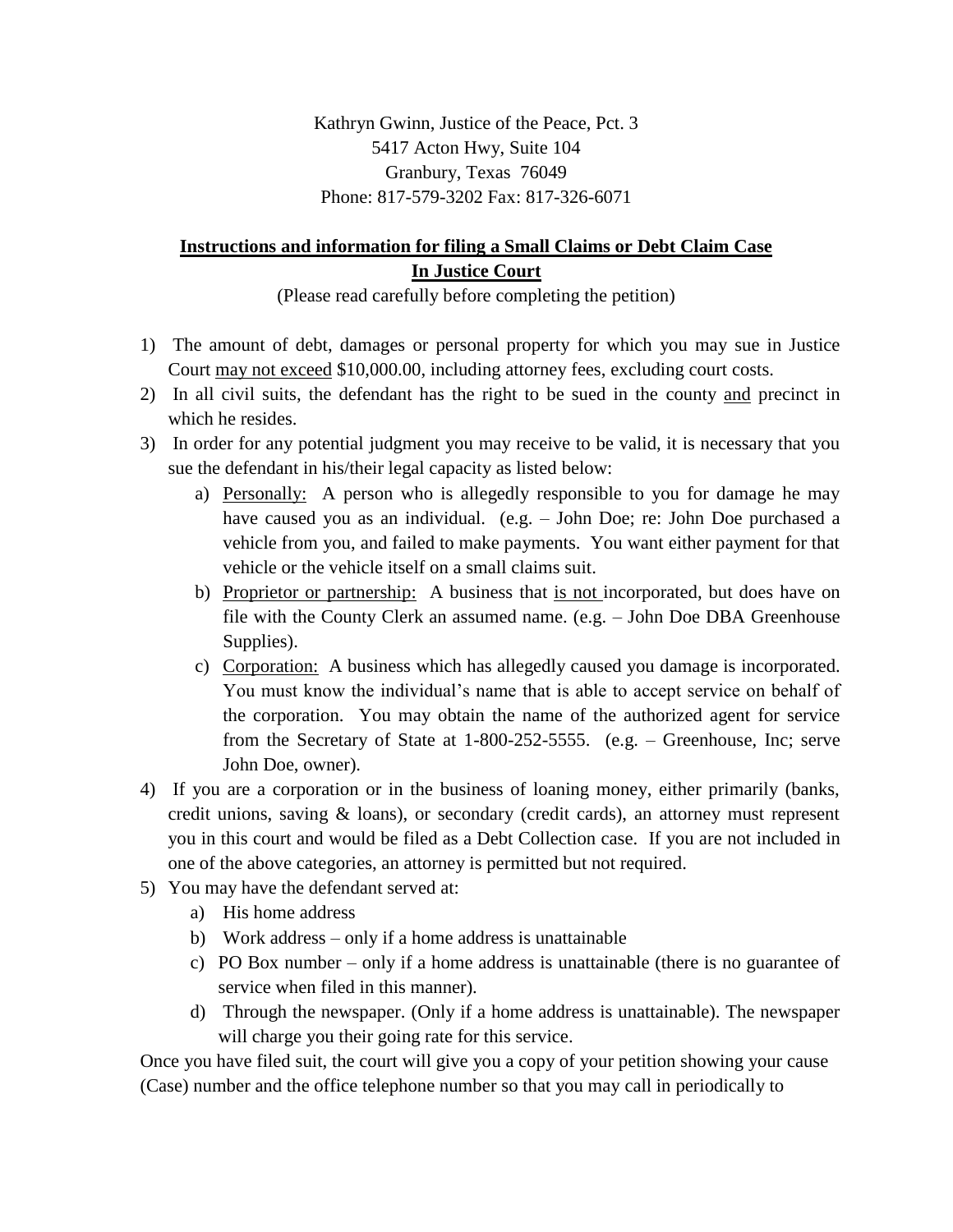Determine the progress of your case. It is of utmost importance that you refer to your cause Number when calling or transacting business with the court.

- 6) When you have completed the petition stating the facts and circumstances of your suit, citation along with a copy of your petition will be served to the defendant notifying him that a suit has been filed against him in this court. The citation will order the defendant to file a written answer to the suit on or before the  $14<sup>th</sup>$  day from the date defendant was served. If the defendant fails to comply, you then become eligible for a default judgment. If you request a default judgment, a default hearing date will be set and a default hearing notice will be mailed to you and the defendant.
- 7) If the defendant answers the suit, a trial date will be set 30 to 45 days from receiving the defendant's answer. A non-jury trial will be set unless the \$22.00 jury fee is paid. You, as the plaintiff and the defendant will be sent notice by mail of the trial date. We discourage motions for continuance; however, if it becomes necessary, any requests for a continuance must be in writing and filed within 48 hours prior to court date.
- 8) If you have witnesses to your suit who will not appear in court voluntarily, you may ask the court to subpoena those individuals prior to trial. This request should be made as soon as possible allowing at least a week for the service of the subpoena.
- 9) This court does not collect the judgment for you, nor can we force the defendant to pay the judgment. If you receive a judgment for your claim against the defendant, you may request an Abstract of Judgment and /or a Writ of Execution to help you in your collection of this judgment.
	- a) Abstract of Judgment: may be obtained after ten (10) days from the date the judgment is signed. This puts a lien on any real property (land or home only) that the defendant may own. An abstract may be filed in each county in which the defendant owns property. You must come to this court to obtain the abstract(s).
	- b) Writ of Execution: may be obtained after thirty (30) days from the date the judgment is signed. This document authorizes the constable or sheriff to seize assets belonging to the defendant that are subject to this writ. Those assets are then sold and the proceeds are applied to the judgment.
	- c) Garnishment: may be obtained if the defendant's checking account number is known.
- 10) As plaintiff, you have the burden of proof to show by the weight of the evidence that the defendant is the proximate cause of your damages in the capacity, which the defendant was sued. All damages and evidence necessary to meet your burden should be available at the time of filing. Make sure you bring copies of evidence for the court to keep.
- 11) If you, as plaintiff, are dissatisfied with the judgment rendered, either of you may post the required appeal bond, and appeal your case to County Court no later than twenty-one (21) days from the date the judgment was issued. If the twenty-first day falls on a weekend, you will be given until the following Monday to file your appeal. **Once the**